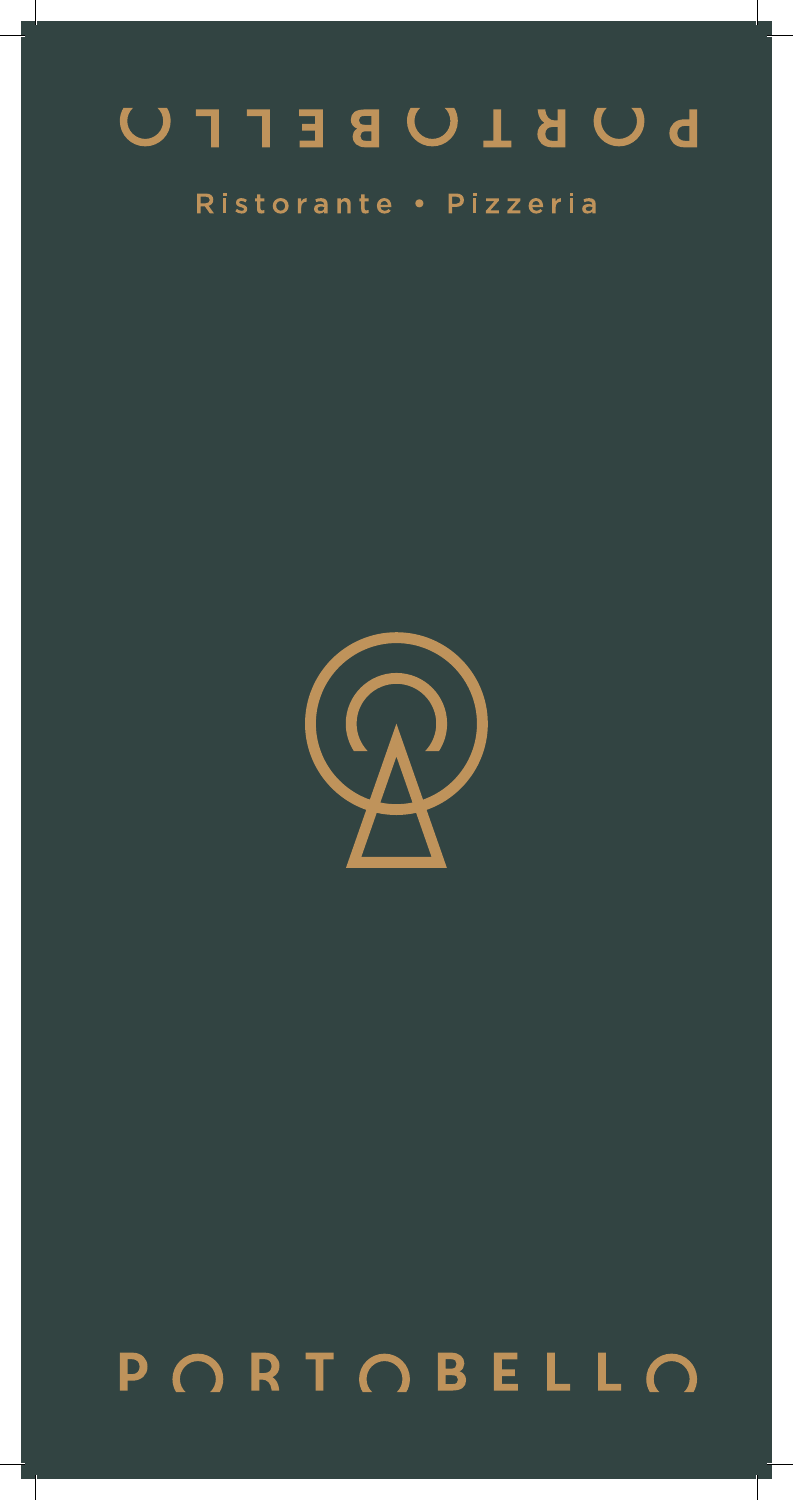#### SALUMI

#### **CULATELLO 32**

The king of prosciutto, sliced culatello with rocket and evo. Great appetizer accompanied by hand-cut slices of Parmigiano-Reggiano

#### **COPPA (PORK GELATINE) 10**

A delicacy made from the muscular part of the pigs neck, it is cured in brine and stuffed into a cows intestine, cured for 6 months then wrapped for storage in cloth soaked in white wine

**MORTADELLA 10 SALAME 11 BRESAOLA 11 SPECK 11 ANCHOVIES 12**

**BREADS TO PAIR WITH YOUR SALUMI PLATE**

#### **BRUSCHETTA 7.90**

Tomatoes, stracciatella cheese, basil, vino cotto, evo

#### **FLAT BREAD 10**

Warm oven flat bread

#### **HOUSE MADE FLAT BREAD 12**

With confit garlic and parsley oil

#### PORTOBELLO MOZZARELLA

#### **BUFFALO MOZZARELLA 125GMS 12.90**

Mild, white fresh cheese made by dipping curd in hot whey, then stretching and kneading it, traditionally made with buffalo milk but nowadays often from cows milk, this is called fior di latte (buffalo milk and cow's milk)

#### **BURRATA 125GMS 15.90**

Buttery texture in the centre created by fresh cream and shredded pieces of mozzarella called stracciatella, outer skin made from stretched mozzarella (cow's milk)

#### KIDS MENU | 12 AND UNDER

**GNOCCHI POMODORO 15** Pomodoro sauce

**GRILLED CHICKEN TENDERLOINS 15** Chicken tenderloins and chips

**SPAGHETTI BOLOGNESE 15 SPAGHETTI NAPOLI 15 SPAGHETTI BUTTER 9**

**VEGAN & GLUTEN FREE OPTIONS ARE AVAILABLE. PLEASE SEE WAIT STAFF**

Please make member of the team aware of any **allergies**. While every effort is made to prepare dishes to accommodate **dietary needs**, we run an open kitchen and therefore cannot guarantee that any item will be 100% allergen free. **A 15% surcharge applies on public holidays. All credit card transactions will incur a 1.75% fee.**

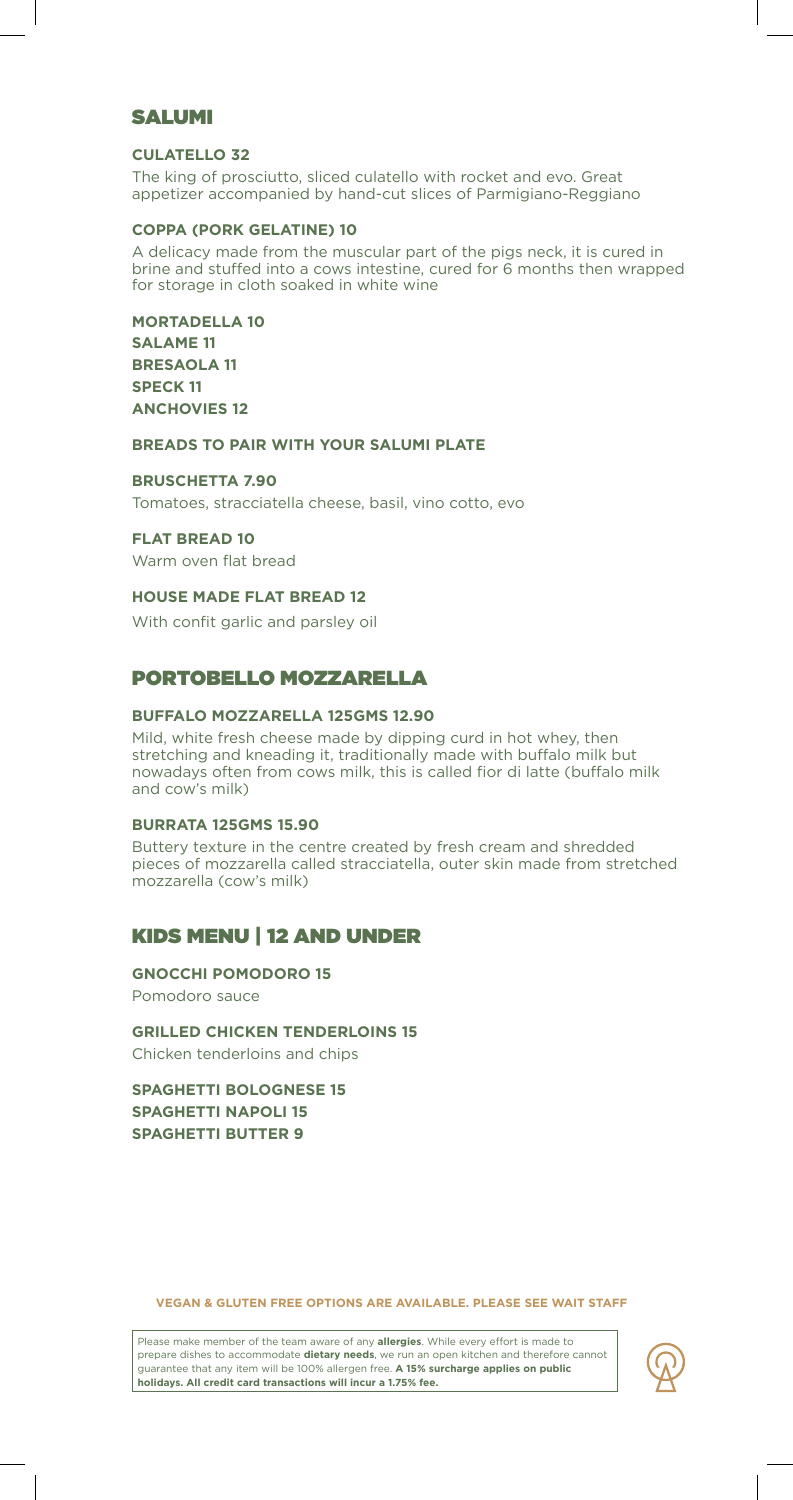#### PRIMI PIATTI | ENTREE

#### **FRESH OYSTERS 4.5** Lemoncello

**PARMIGIANA DI MELANZANE 18.90** Layers of grilled eggplant with mozzarella, basil, oven baked

**SALT & PEPPER CALAMARI ENTREE 23.90**

Lightly floured calamari with aioli

**POLENTA CHIPS 13.90** With grated parmigiano and house made aioli

**ARANCINI DI RUGU 21** Rice balls filled with ragu, peas, mozzarella (three pieces)

**OLIVE CALDE 15.90** Warm olives with garlic, chilli, balsamic, evo and bread

**SORENTO PRAWNS 24** Woodfired king prawns marinated in garlic and a hint of chilli

#### PASTA

#### **GLUTEN FREE 5**

**RIGATONE AMATRICIANA 29** Bacon, onions in creamy pink sauce

**SPAGHETTI BOLOGNESE 28** Slow cooked beef bolognese

#### **GNOCCHI TUSCANY 30**

Chicken, mushrooms, baby spinach, sundried tomatoes, pesto, roasted pumpkin, cream

#### **FETTUCINI NORMA 30**

Eggplants, pomodoro sauce, fresh ricotta, basil

**FETTUCINI NAPOLI 28** Napolitana sauce, basil (mamma's favourite)

**RISOTTO ALLA PESCATORA 38.90** King prawns, calamari, local mussels, clams, scallops, garlic, tomato and chilli

**SPAGHETTI CARBONARA 29** Bacon, egg, spring onions, cream

**RIGATONE BROCCOLI 30** Pomodoro, garlic, broccoli, parmesan cheese (mollica), pan roasted bread crumbs

#### **SPAGHETTI MARINARA 38.90**

King prawns, calamari, local mussels, clams, scallops, garlic, tomato and chilli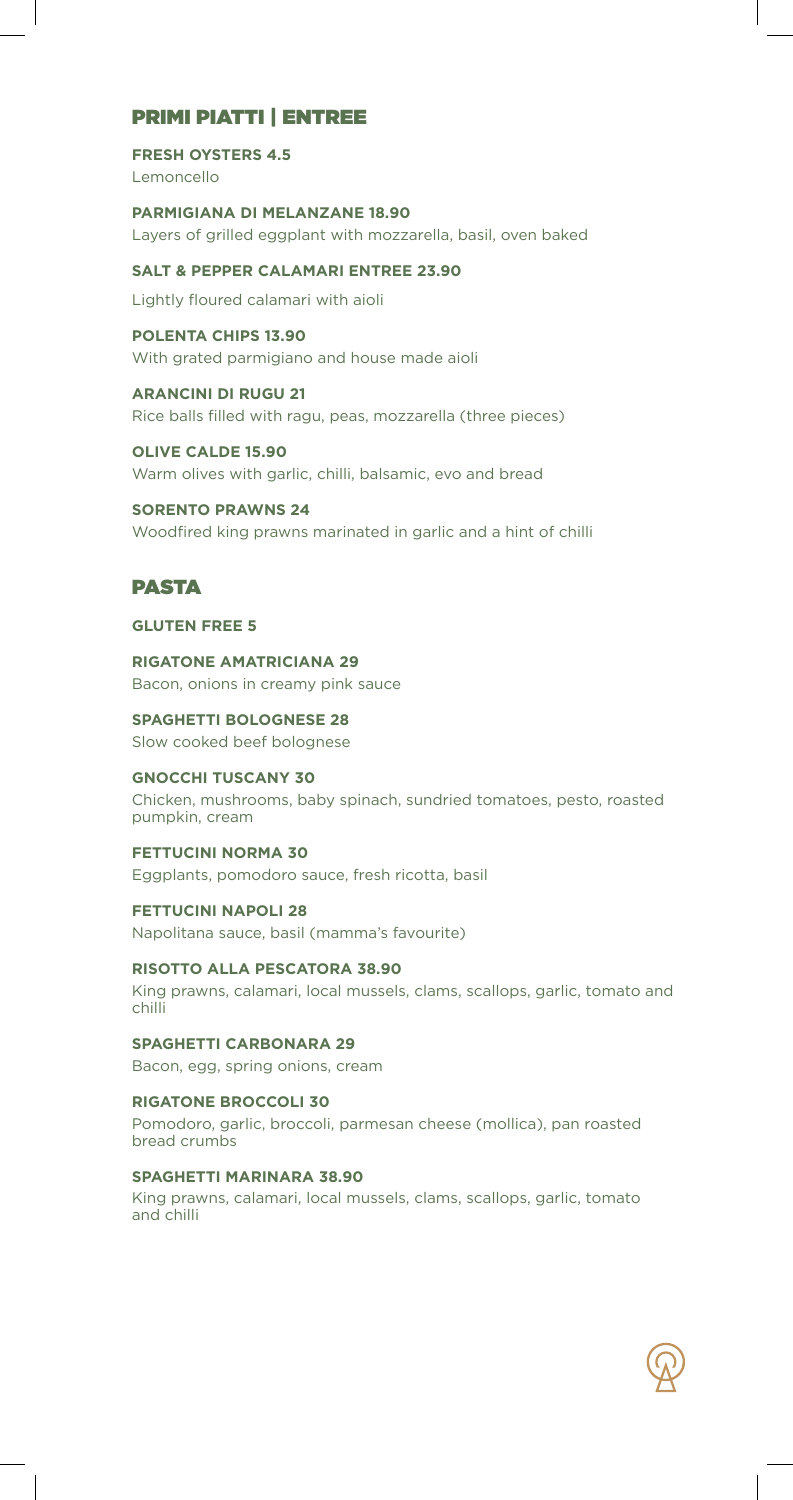#### FROM THE JOSPER CHARCOAL OVEN

Our beef is sourced directly from the producers and dry aged on our premises. The dry aging process is important as it brings a better flavour to the beef than that of the more common wet aging in cryovac, which in essence is really preserving the beef. This however, takes a big commitment. We believe that the types of beef we have are representative of the best of their type in Australia.

Portobello's philosophy is humane treatment to the cattle. There are no growth hormones used and no antibiotic feed supplements. This is a rare thing in Australia today, particularly with the standard lot fed cattle.

#### **JACK'S CREEKBEEF STRIPLOIN 48**

300 grams, 120 day Grain Fed Black Angus. Served with veal jus.

#### DRY AGED CABINET | SHARE PLATE

#### **JACK'S CREEK O.P RIB EYE 145**

800 grams, 150 day grain fed Black Angus, 3+ marble Score, pure black Angus dried aged for 40 days. Served with salad potatoes.

#### SECONDI PIATTI | MAINS

#### **MAIANLE ALLA MILANESE 43**

300gm Berkshire pork cutlet, Milano style, vegetables and potatoes.

#### **CHICKEN INVOLTINI 39.90**

Chicken fillet rolled with spinach, ricotta, wrapped with pancetta and served with peperonta sauce, vegetables and potatoes.

#### PESCE | FISH

#### **COZZE 35.90**

Local black mussels, tomato, white wine

**SALT & PEPPER CALAMARI 34.90** Lightly floured calamari with aioli

#### **PESCE**

See our wait staff

#### CONTORNO | SIDES

**PATATE 9** Oven baked potatoes, herbs

**SEASONAL GREENS 10** Sautéed seasonal greens and garlic

**BOWL OF CHIPS 9.90** Fried chips with sea salt and tomato sauce

#### INSALATA | SALAD

**INSALATA CAPRESE 21** Whole buffalo mozzarella, tomatoes, basil and evo

**RUCOLA 13.90** Rocket, parmesan, vino cotto

**PORTOBELLO SALAD 12** Fresh tomatoes, Spanish onions, cucumber, rocket

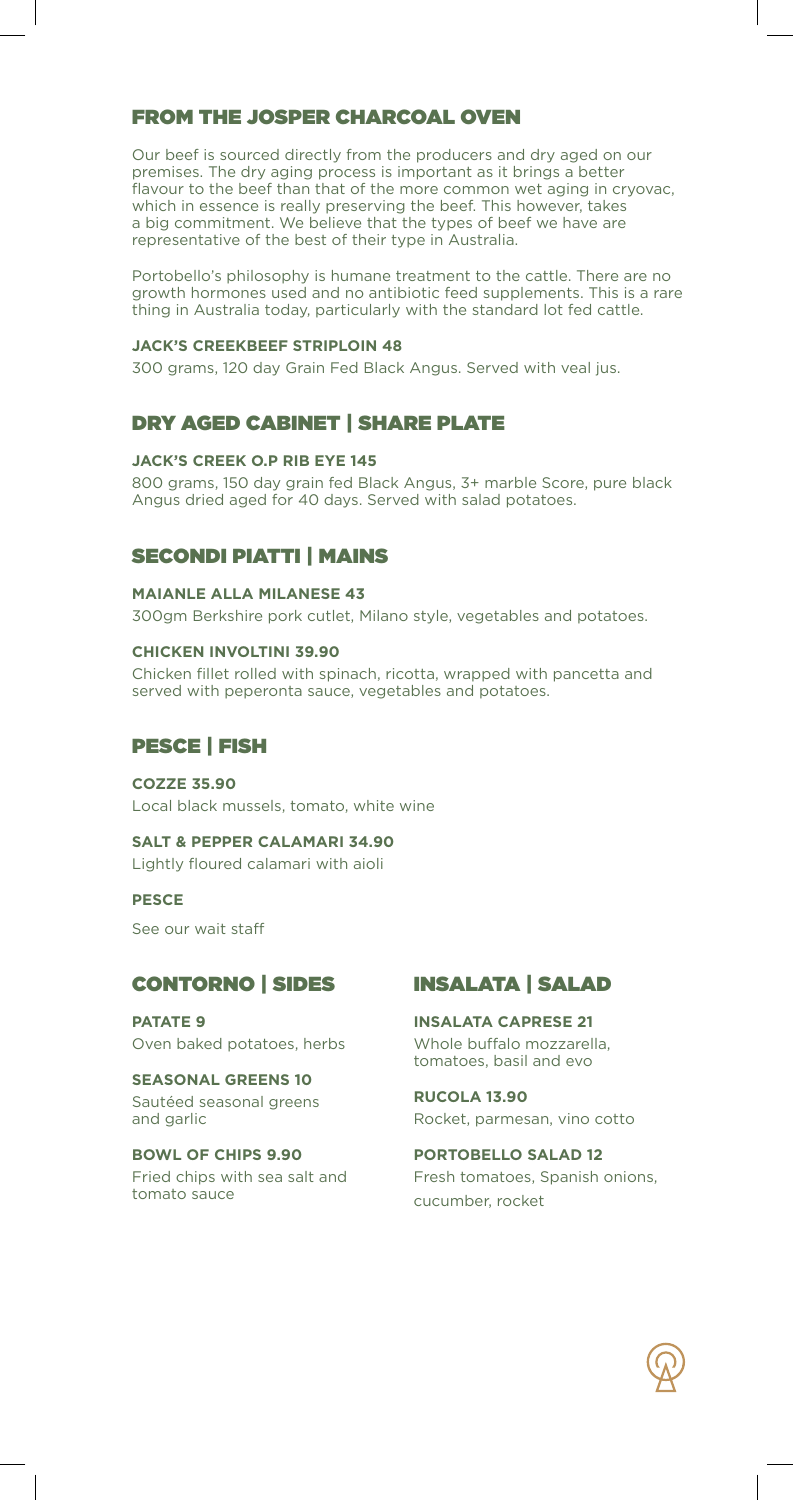#### PIZZA **ONE SIZE ONLY - NO HALF PIZZA**

Passion, authenticity and quality are most important to us at Portobello. Enjoy a little piece of Italy. We make our own artisan-style dough with a traditional recipe, using finest Italian Tipo 00 flour. Our dough is made using a 72-hour fermentation process.

**GLUTEN FREE 5 VEGAN CHEESE 4**

#### PIZZA CLASSICA

#### **QUEEN MARGHERITA 20**

Pomodoro, mozzarella, evo, basil, oregano

**CAPRICCIOSA 25**

Pomodoro, mozzarella, ham, mushrooms, olives, anchovies

#### **NAPOLITANA 25**

Pomodoro, mozzarella, anchovies, olives

#### PIZZA DELLA CASA

#### **GAMBERI E SPINACH 28** Pomodoro, mozzarella, prawns, sautéed spinach, chilli, basil

**ROAST LAMB 27**

Pomodoro, mozzarella, caramelised onions, lamb, feta cheese, fresh slices tomatoes, mint yoghurt

#### **MONTALBANO 25**

Pomodoro, mozzarella, salami, roasted peppers, onions, black olives

#### **SALAMINO 26**

Pomodoro, mozzarella , pecorino, salami

#### **SALSICCIA 26**

Pomodoro, mozzarella, sausages, onions, rosemary, evo

#### **PROSCIUTTO 28**

Pomodoro, mozzarella, prosciutto, shaved parmigiano, rocket, evo

#### **MORTADELLA AND BURRATA 28**

Creamy artichoke, mozzarella, mortadella, pistachio, burrata

#### PIZZA BIANCO | OLIVE OIL BASE

#### **FUNGI 28** Olive oil base, mozarella, mushrooms, truffle oil, prosciutto, rocket

**PIZZA FOR A FRIEND 25** Olive oil base, mozzarella, roasted pumpkin, rocket, goat cheese

#### **FORMAGGI & PANCETTA 27**

Olive oil base, mozzarella, gorgonzola, asiago, rosemary, pancetta